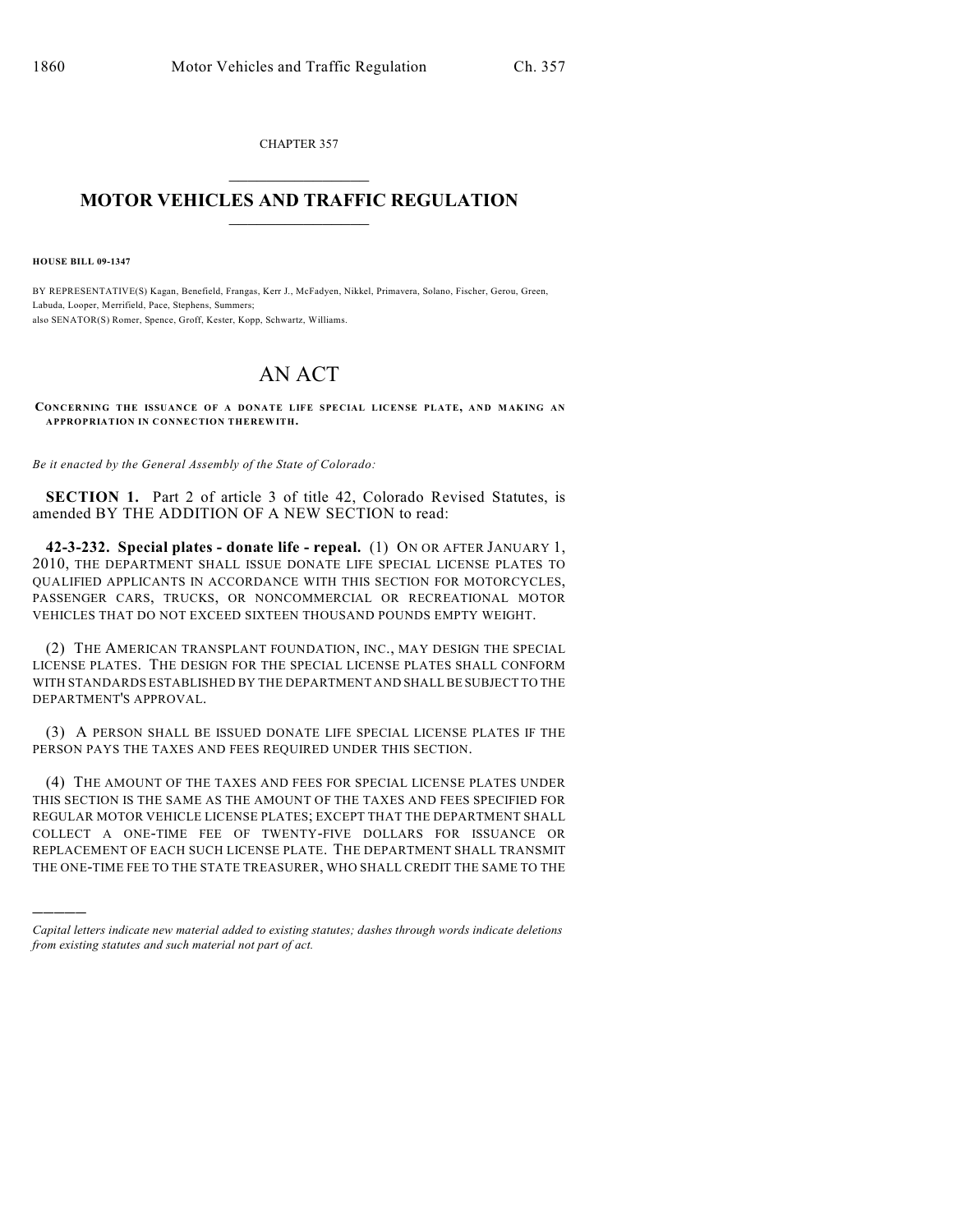HIGHWAY USERS TAX FUND CREATED IN SECTION 43-4-201, C.R.S.

(5) AN APPLICANT MAY APPLY FOR PERSONALIZED DONATE LIFE SPECIAL LICENSE PLATES. UPON PAYMENT OF THE ADDITIONAL FEE REQUIRED BY SECTION 42-3-211 (6) (a) FOR PERSONALIZED LICENSE PLATES, THE DEPARTMENT MAY ISSUE SUCH LICENSE PLATES IF THE APPLICANT COMPLIES WITH SECTION 42-3-211. IF AN APPLICANT HAS EXISTING PERSONALIZED LICENSE PLATES FOR A MOTOR VEHICLE, THE APPLICANT MAY TRANSFER THE COMBINATION OF LETTERS OR NUMBERS TO A NEW SET OF DONATE LIFE SPECIAL LICENSE PLATES FOR THE VEHICLE UPON PAYMENT OF THE FEE IMPOSED BY SECTION 42-3-211 (6) AND UPON TURNING IN THE EXISTING PLATES TO THE DEPARTMENT. A PERSON WHO HAS OBTAINED PERSONALIZED DONATE LIFE SPECIAL LICENSE PLATES UNDER THIS SUBSECTION (5) SHALL PAY THE ANNUAL FEE IMPOSED BY SECTION 42-3-211 (6) (b) FOR RENEWAL OF PERSONALIZED LICENSE PLATES. THE FEES IMPOSED UNDER THIS SUBSECTION (5) ARE IN ADDITION TO ALL OTHER TAXES AND FEES IMPOSED FOR PERSONALIZED DONATE LIFE SPECIAL LICENSE PLATES.

(6) (a) THE DONATE LIFE SPECIAL LICENSE PLATES SHALL BE RETIRED IF THREE THOUSAND LICENSE PLATES ARE NOT ISSUED BY JULY 1, 2013.

(b) THIS SECTION IS REPEALED, EFFECTIVE JULY 1, 2014, UNLESS THE DEPARTMENT NOTIFIES THE REVISOR OF STATUTES PRIOR TO JULY 1, 2014, IN WRITING, THAT THREE THOUSAND LICENSE PLATES WERE ISSUED BY JULY 1, 2013.

**SECTION 2.** 42-3-312, Colorado Revised Statutes, is amended to read:

**42-3-312. Special license plate surcharge.** In addition to any other fee imposed by this article, an applicant for a special license plate created by rule in accordance with section 42-3-207, as such section existed when the plate was created, or license plates issued pursuant to sections 42-3-211 to 42-3-218 and sections 42-3-221 to 42-3-229 42-3-232 shall pay an issuance fee of twenty-five dollars; except that the fee shall not be imposed on special license plates exempted from additional fees for the issuance of a military special license plate by section 42-3-213 (1) (b) (II). The fee shall be transferred to the state treasurer and credited to the licensing services cash fund created in section 42-2-114.5.

**SECTION 3. Appropriation.** In addition to any other appropriation, there is hereby appropriated, out of any moneys in the license plate cash fund created in section 42-3-301 (1) (b), Colorado Revised Statutes, not otherwise appropriated, to the department of revenue, for allocation to the division of motor vehicles, driver and vehicle services, for the fiscal year beginning July 1, 2009, the sum of sixteen thousand eighty dollars (\$16,080) cash funds, or so much thereof as may be necessary, for the purchase of license plates from the department of corrections, correctional industries.

**SECTION 4. Act subject to petition - effective date.** This act shall take effect at 12:01 a.m. on the day following the expiration of the ninety-day period after final adjournment of the general assembly that is allowed for submitting a referendum petition pursuant to article V, section 1 (3) of the state constitution, (August 5, 2009, if adjournment sine die is on May 6, 2009); except that, if a referendum petition is